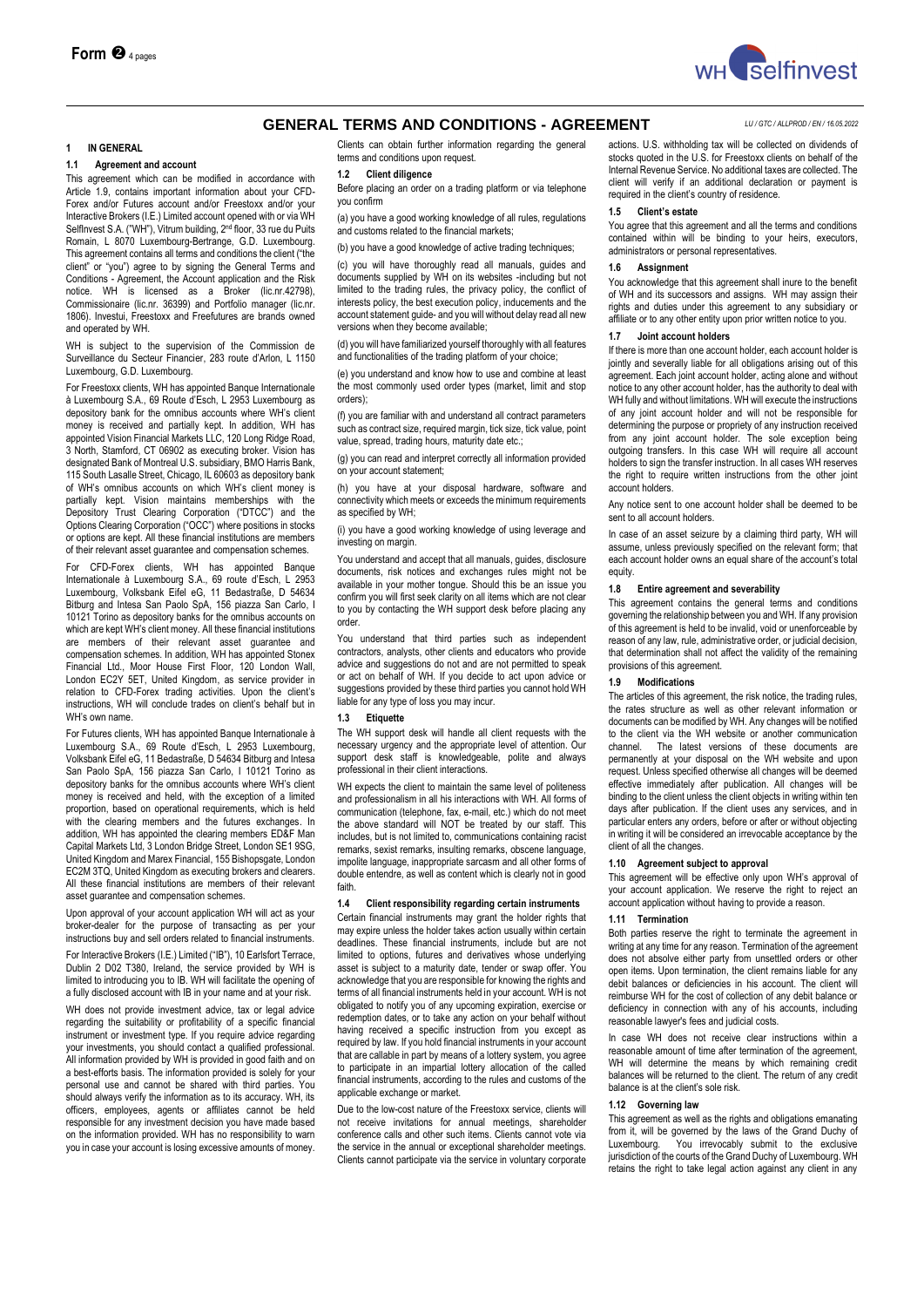

country and before any court should WH deem it necessary to do so for its protection.

Clients which are not domiciled in an E.U. country elect by signing this agreement WH's registered office address as their official address of residence. All legal notifications, assignations and correspondence can be legally notified and deposited at this address. The client will be informed by registered letter of any such notification, assignation or correspondence.

#### **1.13 Fiscal seat**

The client recognizes that it is his responsibility to conform to all legislation in force in his location. Any tax liabilities or obligations resulting from the use of WH's products or services are bourn solely by the client.

#### **1.14 Complaints**

A complaint must be detailed and can be submitted in writing by fax or letter to the attention of the WH directors. WH will confirm receipt of the complaint within ten business days and may ask you for any information which it deems necessary to formulate a response. You will receive a response within four weeks after the confirmation of receipt of your complaint, on the condition that you have provided all information requested by WH. In case you do not consider the answer received as satisfactory, you can introduce an out-of-court complaint resolution procedure at the C.S.S.F. the details of which can be found on www.cssf.lu.

#### **1.15 Translations of General Terms and Conditions**

This agreement called 'General Terms and Conditions - Agreement' is used as the basis for translations in other languages offered by WH. In case of different interpretations between a translation and this agreement, this agreement will be the overriding relevant legal document.

**1.16 European Securities Markets Authority restrictions Starting on 1st August 2018 the ESMA decision (EU) 2018/796 of 22 May 2018, to temporarily restrict contracts for differences, including forex, in the Union in accordance with Article 40 of Regulation (EU) No 600/2014 of the European Parliament and of the Council, enters into force. These restrictions override in whole or in part the relevant articles in these General Terms and Conditions - Agreement where applicable and only for the time the decision remains in force. The negative balance protection included in the restrictions is limited to normal operating conditions. Exceptions to normal operating conditions include, but are not limited to, all types of force majeure. In the case of fraud and deliberate attempts to exploit the negative balance protection, including but not limited to, taking reverse positions at other brokers, the negative balance protection does not apply.** 

## **2 ACCOUNT, SERVICES**

## **2.1 Information provided by you**

You guarantee that all the information you entered on your account application forms is accurate and that no one except you has any interest in the account.

You declare that the funds you will transfer to your account have been earned in a legal way way and have been declared as required by all tax regulations to which you are subjected and that you will not use your account for money laundering purposes.

You declare that you do not hold American citizenship and that you are not income tax liable in the United States.

You agree to notify WH in writing within 30 days of any changes in the information you entered on your account application, including, but not limited to, name, address, e-mail address and telephone number. Corporate clients will in addition communicate within 30 days all changes in economic beneficiaries and all changes in the signatories list. Any losses resulting from a failure to communicate to WH in a timely fashion all changes to the information you provided are solely born by you.

You, at your own initiative, must provide WH with a new copy of your identity card or passport when the identity card or passport which WH has on file expires.

# **2.2 Data Processing**

WH will store and process the information you provide in ways which are compliant with the EU General Data Protection Regulation. The data can or must be stored and processed and the lawful bases to do so are provided and defined as follows: clear consent for a specific purpose, meeting contractual

obligations, meeting legal obligations, protecting vital interests, the performance of a task in the public interest and processing necessary for legitimate WH interests or the legitimate interests of a third party unless there is a good reason to protect the client's personal data which overrides those legitimate interests. Individuals have specific rights related to the processing of data. Your rights include the right of access and the right to rectification. The WH privacy policy provides all details related to data processing and how you can exercise your rights.

You authorize and specifically instruct us to provide some personal details to relevant financial services companies such as depository banks, executing partners, exchanges upon their request. Examples are, proof of your status as a nonprofessional user of market data, allowing you to benefit from real-time market data at significantly reduced rates or reporting on open futures positions as per market transparency requirements. Whereas some of these parties are located in the EU and should therefore be GDPR compliant, others are located outside the EU and are therefore not always GDPR compliant. By executing orders on instruments which trade on non-EU exchanges or on instruments which have underlying values which trade on non-EU exchanges you authorize and specifically instruct us to provide upon request some personal details to EU and non-EU parties.

## **2.3 Fully disclosed IB account**

You unconditionally authorize and mandate WH to open an account with IB in your name and at your risk thus authorizing and mandating WH as your representative to sign on your behalf all legal documents IB requires to enter into a legal relationship with you and set up an account. By doing so you declare your agreement with both these WH General Terms and Conditions as well as the IB customer agreement for WH customers. This agreement governs the relationship between you and IB and, in the case of conflict between documents, takes precedence over the WH general terms and conditions. You accept that IB can use the services of third parties in order to provide all or part of the services offered to you.

The services provided by WH to you in relation to your fully disclosed IB account are limited to providing general information related to instruments and their administration, organizing webinars and seminars and accepting and transmitting telephone orders in name and for the account of the client. WH does not provide any additional services.

WH does not control, supervise nor verify in any way the actions taken by IB or any third party it appoints to provide services to you. You unconditionally agree WH cannot be held liable for any actions taken and errors and mistakes made by IB or its appointed third parties. WH cannot and does not verify if IB operates in accordance with all applicable laws, rules and regulations.

## **2.4 Specimen of the client signature**

The client's signature on the ID document provided will be used by WH as specimen. WH may rely solely on this specimen. This is true for private accounts, corporate accounts as well as all other legal entities, irrespective of any subsequent changes recorded by the companies register or other official publications to this effect. The corporate client must inform WH of all changes to the list of signatories of the account and must supply the relevant documentation to this effect. WH shall not be liable for fraudulent use of the client's signature whether such signature be authentic or forged. In case WH does not identify fraudulent use of the signature of the client, and executes instructions based on this signature, WH shall, except in the case of gross negligence, have no obligation whatsoever to refund assets or make good any losses resulting from executing the instruction.

## **2.5 Funding and withdrawal**

As part of the fight against money laundering WH will only accept incoming transfers via the Banque Internationale à Luxembourg S.A., Volksbank Eifel eG or Intesa San Paolo SpA and only if the accompanying instructions contain the beneficiary's name and/or WH account number. All transfers which do not contain this information or which contain incomplete or incorrect information will be systematically returned. Only transfers coming from an account in the client's name will be accepted. Transfers in favour of other or unknown beneficiaries will be rejected.

Regarding withdrawals, only transfers going to an account in the client's name will be accepted. No other means of withdrawal are possible besides a bank transfer. Funding the account with securities or withdrawing securities from the account is not possible.

You understand and agree (a) that WH is not responsible for any delays in inter-bank transfers, (b) that it is your responsibility to contact your bank for information regarding the status of your transfer should you not receive notification from WH of your transfer's arrival, and (c) that it is your obligation to carefully verify if your bank has included your name and/or account number in the transfer communication. Inter-bank transfers in the same currency as the client's base currency will take a maximum of three working days before the funds are available for the placing of orders. Inter-bank transfers sent in a currency different to the client's base currency may incur an additional conversion time of maximum four working days.

In the case of a fully disclosed IB account funding and withdrawal is done directly between you and IB following IB's policies, procedures and requirements.

## **2.6 Services provided**

The WH website details all products and services WH offers. These products and services can be cancelled, replaced or modified on occasion and possibly without prior notification to the client. Notification can be done via several channels, including but not limited to, an update of the WH web site.

#### **2.7 Fees and charges**

All costs for services provided will be debited from the client's account unless specified otherwise. Additional costs can be passed on to the client should the client have a special request or should WH incur extraordinary costs servicing an account. You agree to always familiarize yourself with the relevant rate structure before using any service. The rate applied to each service used will be the rate in vigor the day the service was used.

Credit balances do not benefit from an interest unless stated otherwise. Credit balances can be charged an interest in the case of negative interest rates. Debit balances can be charged an interest. Interest rates are based on market interest rates plus or minus a percentage. Market interest rates evolve continuously. The precise interest rate is available via the electronic service or upon request.

In order to deliver short sell positions, you have opened and maintain, the relevant stocks must be borrowed from the stock lending service. A fee will be charged to your account. Due to market or other conditions stock lending may not be possible or may no longer be possible. In this case you are not able to open a short sell position or you may be obliged to close your short sell position. The stock lending service can use any long positions you may have to lend out. You do not benefit from an income related to this service.

#### **2.8 Communication**

All communications will be sent to the (electronic) address the client provided on the account application or will be inserted in the trading platform. All communications sent to the client be it by letter, courier, electronically, by fax or via any other channel shall be considered delivered to the client personally, irrespective of the fact if the communication was actually received or not.

Telephone conversations between the client and WH may be recorded. You agree to these recordings and understand that these recordings may be used as evidence. These recordings are the sole property of WH and will be erased after a reasonable amount of time has elapsed.

The client can communicate with WH in French, Dutch, German and English by e-mail, fax, letter or telephone.

WH shall not be deemed to have received any instruction or communication before the relevant department within WH has actual knowledge of the instruction or communication.

#### **2.9 Reporting**

Unless agreed otherwise, WH will not send any paper account statements or order confirmations by post.

All reporting, including account history, account status, order confirmations and user logs, is available in great detail and in real-time via the trading platform.

In the case of futures accounts WH will e-mail each morning an account statement detailing commissions, orders, positions and balances at the close of the last trading day. The client agrees to systematically verify all information contained in the account statement. If the client believes that the statement does not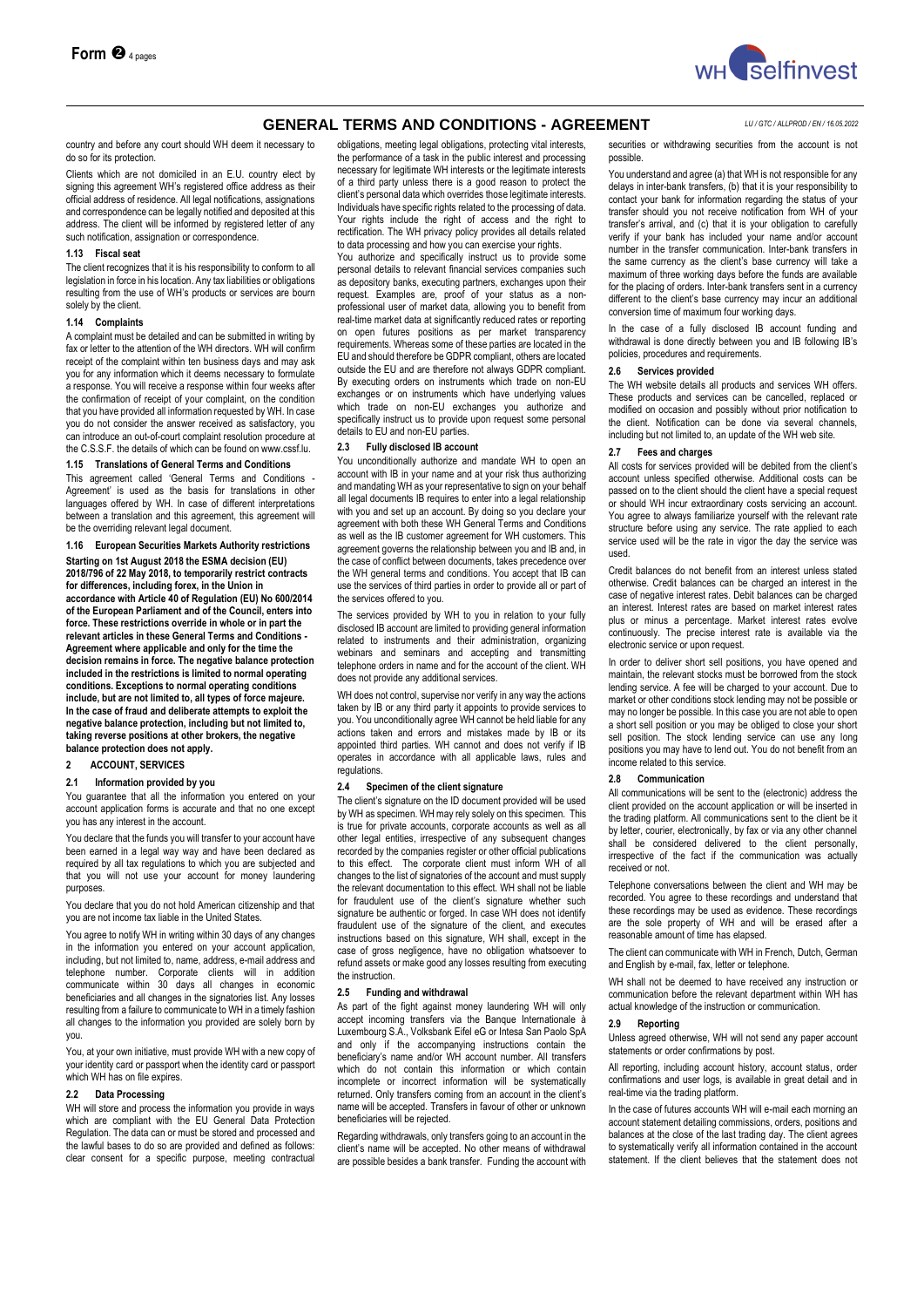

accurately record all orders and positions the client should immediately contact WH by telephone or e-mail. If the client does not raise a query within 24 hours, the information shall be deemed correct.

## **2.10 Subscriptions**

Subscriptions, where applicable, will be debited directly from the client's account. Subscriptions are due on a monthly basis at the beginning of the month. A pro rata debit for part of the month is not possible.

The subscription is activated automatically as soon as the account is credited. The client who would like to activate his platform at a later time, e.g. beginning of next month, must communicate his instruction in writing (letter, fax, e-mail) to WH before the account is funded.

You can cancel or suspend your subscription at all times. Cancelling or suspending a subscription must be done in writing (letter, fax, or e-mail). The written instruction must reach WH<br>before the 25<sup>th</sup> day of the calendar month. In case no such written instruction is received before the date specified a subscription will be automatically renewed every month for another month.

Cancellation of a service is done on the last business day of the month. The client acknowledges that he might not have access to the service on this last day.

# **3 ORDERS, MARGIN**

**For the purposes of this agreement this section does not apply to fully disclosed IB accounts. Said accounts are governed by IB's customer agreement and relevant related policies and procedures.**

#### **3.1 Orders**

Before an account can be activated for orders WH requires the account to be credited with the minimum deposit. For its own protection, WH may restrict the client's ability to withdraw funds from the account.

In order to protect itself against credit risks WH might refuse, unilaterally and possibly without prior notification, to execute, wholly or partially, orders or instructions. Where any refusal is made WH shall normally explain the reasons to the client.

WH might refuse unilaterally and possibly without prior notification, to accept or to execute any orders which seem disruptive to the capital markets, unusual in size, type or credit risk, or which exceed authorized limits.

WH might place, unilaterally and possibly without prior notification, restrictions on your account. Such restrictions include but are not limited to changes in margin, limits, order size, position size and number of accounts.

You acknowledge that orders, and especially but not exclusively market orders, cannot always be cancelled because they are subject to immediate execution and the order may be executed before the request for cancellation is received and processed by WH, a partner or the exchange depending on circumstances. If an order can only be partially cancelled, the client is bound to the executed part of the order.

The order execution process happens in accordance to WH's best execution policy. The final steps in the process, executing and obtaining the order price, are performed by the relevant executor appointed by WH and according to this executor's best execution policy. By transmitting an order to WH, you acknowledge to have read, understood and accept WH's best execution policy which can be found on the WH website.

WH, a partner or an exchange shall not be deemed to have received an order from the client until such order appears on the client's trading platform bearing its unique order number.

All transactions are subject to the applicable rules, regulations, customs and usages of (a) the exchanges or markets on which they are directly or indirectly executed and (b) the clearing houses and self-regulating bodies which play a role in the transaction. All transactions are also subject to all applicable national and international laws, rules and regulations.

You accept to bear all losses from a possible misunderstanding as a result of not having supplied legible, comprehensible and unambiguous written order instructions.

You acknowledge that WH retains the right to refuse or to cancel, unilaterally and possibly without prior notification, orders for whatever reason. This right pertains to all orders, including but not limited to orders which have not yet been accepted and orders which have been accepted and tagged with their unique order number.

# **3.2 Margin**

In order to open a margin position the client must have the required initial margin on his account. The initial margin varies from financial instrument to financial instrument and can be found in the product tables on the WH website. WH reserves the right to change, unilaterally and possibly without prior notification, the margin requirements. The client is immediately bound by all changes in margin requirements.

To maintain an open position the account balance must at all times be at least equal to the required margin. The balance of any other accounts you may own is not taken into account. WH reserves the right to liquidate positions, unilaterally and possibly without prior notification, at market prices in case (a) the account equity no longer meets the margin requirements as specified by law, WH, a partner or a depository bank, (b) the account risks to develop a negative balance, and (c) unforeseen technical problems prevent the execution of any organized program of risk management on the open positions. The decision to liquidate one or more positions at market price can never lead to any liability for WH in relation to ensuing losses, lost opportunities, or any other type of negative consequence, perceived or real.

Some investors believe that their broker must contact them before a margin call becomes valid and positions can be liquidated in the account. This is not the case. Most brokers will try to inform their clients but brokers are not obliged to do so. Even when your broker has contacted you with a specific date or time by which the margin call should be covered, the broker can still, dictated by market circumstances and at his own discretion, liquidate positions without prior notification.

The client cannot choose which positions will be liquidated to cover the margin call. This choice is made by the WH, a partner or a depository bank.

The reserved right to liquidate, unilaterally and possibly without prior notification, open positions in order to put an account back within the margin guidelines cannot be construed as an obligation by WH to do so. All liquidations are done at the prevailing market price and on a best efforts basis only. WH cannot and does not guarantee that liquidations can be done without creating a negative balance.

Financial instruments which function on the basis of leverage can lead to a negative balance on your account. You are legally bound to fully cover any negative balance on your account. Negative balances must be covered without exception within five working days.

## **3.3 Supervision**

You agree to notify WH immediately should you notice, either on your account, your trading platform, your account statements or any other form of reporting, any item which seems to be out of the ordinary, irrespective if the item is in your favour or not. Such items include but are not limited to erroneous positions and erroneous, duplicated or missing orders.

You are obliged to personally verify all reporting and statements related to orders within 24 hours after having placed the order.

You are obliged to notify without delay WH of any communication which you are expecting but which you do not receive (e.g. order confirmation, account statement …). You are obliged to notify WH of any other irregularities within 24 hours after having received the information. An account statement is considered as received as soon as it is made available to you. If you do not notify WH within 24 hours all reporting and statements are deemed as unconditionally accepted and agreed to by you. If you notify WH within the specified deadline and if WH is responsible for the discrepancy your account will be credited or debited for the total amount of the discrepancy.

Discrepancies will be corrected by WH. You agree you are not to place any order or intervene in any other way before having contacted the WH support desk and before having agreed a plan of action with a member of the support desk. If you intervene before or without agreeing upon a plan of action you are solely and totally responsible for all direct and indirect losses and damages.

In all cases where WH is considered liable our liability is limited to any direct loss which results from an error made by WH. Under no circumstances can WH be held liable for indirect damages, loss of revenue or reputational damage. WH will

never compensate clients for not having been able to realize a profit or avoid a loss.

You authorize WH to correct, without prior notification or agreement, any discrepancies in your account, including, but not limited to, double bookings.

#### **3.4 Lien and liquidation**

Any and all liquidities, financial instruments and other forms of property held in any of your WH accounts, including accounts in which you have an interest, shall be subject to a general lien for discharge of all your indebtedness and other obligations to WH, however arising and without regard to whether or not you have made prior pledges with respect to these assets. The clearance of the pledged assets shall be governed by applicable laws. WH reserves the right to determine at WH's sole discretion, which financial instruments and other property are to be sold and/or purchased in enforcement of WH's lien.

Circumstances that may require the liquidation of an account include but are not limited to the failure of a client to pay commissions due, the failure to deliver securities in good form, the filing of a petition of bankruptcy by or against a client or, a client's death. The client is liable for all costs, commissions and losses arising from any action WH takes to liquidate positions and to cancel open orders.

**4 ELECTRONIC SERVICES**

## **4.1 Provision of electronic services**

For the purposes of this agreement WH's electronic services are defined as any electronic or interactive product, trading platform or service offered by WH which allows WH clients to: (1) communicate via WH or an authorized third party service provider; (2) obtain information or quotes from WH or an authorized third party service provider; (3) send orders via WH or an authorized third party service provider, and (4) view information in relation to services and accounts.

WH reserves the right to expand its electronic services with new features, to cancel or replace existing features and, if applicable, to replace one service with another one.

WH is under no obligation to provide training or assistance in relation to your use of WH's electronic services. Should WH agree, at its own discretion, to provide training or assistance. such training or assistance will be provided to you at your own risk. WH is not liable for any (in)direct losses resulting from (1) incorrect use of the trading platform or other electronic services, or (2) a lack of knowledge on the client's part as required by the article 'Client diligence' of these general terms and conditions.

You acknowledge that the internet might not be a safe medium of communication for transmitting confidential information. You also acknowledge that WH will not be liable for any delay in receiving or sending information via the electronic channels which you have elected to use. Such channels include but are not limited to your internet service provider.

Notwithstanding the significant efforts and resources invested by WH and its partners to guarantee the quality and continuity of its electronic services, it is possible that these services may become unavailable for a moment.

Substantial parts of the technological infrastructure supporting WH's electronic services are outside WH's control. Although WH strives to notify clients prior to any service becoming unavailable this cannot be guaranteed. You understand and agree that all usage of the electronic services is at your own risk and that you will not hold WH responsible for any type of loss.

You understand and accept that in the event of a service interruption occurring you may not be able to cancel an existing open order, you may not be able to ascertain if an order is executed and you may not be able to close an open position. When possible WH will post alert messages on the trading platform and it is the obligation of the client to pay attention to these alert messages.

WH will trv to establish, on a best-efforts basis, the status of each order by contacting the exchange or other relevant parties. Clients holding open positions can contact the WH support desk via telephone or e-mail. Clients who do not hold positions wait until the electronic service is available again.

You acknowledge being an active investor. As such you are able to remain cool and in control should an electronic service suddenly become unavailable.

**4.2 Passwords and security**